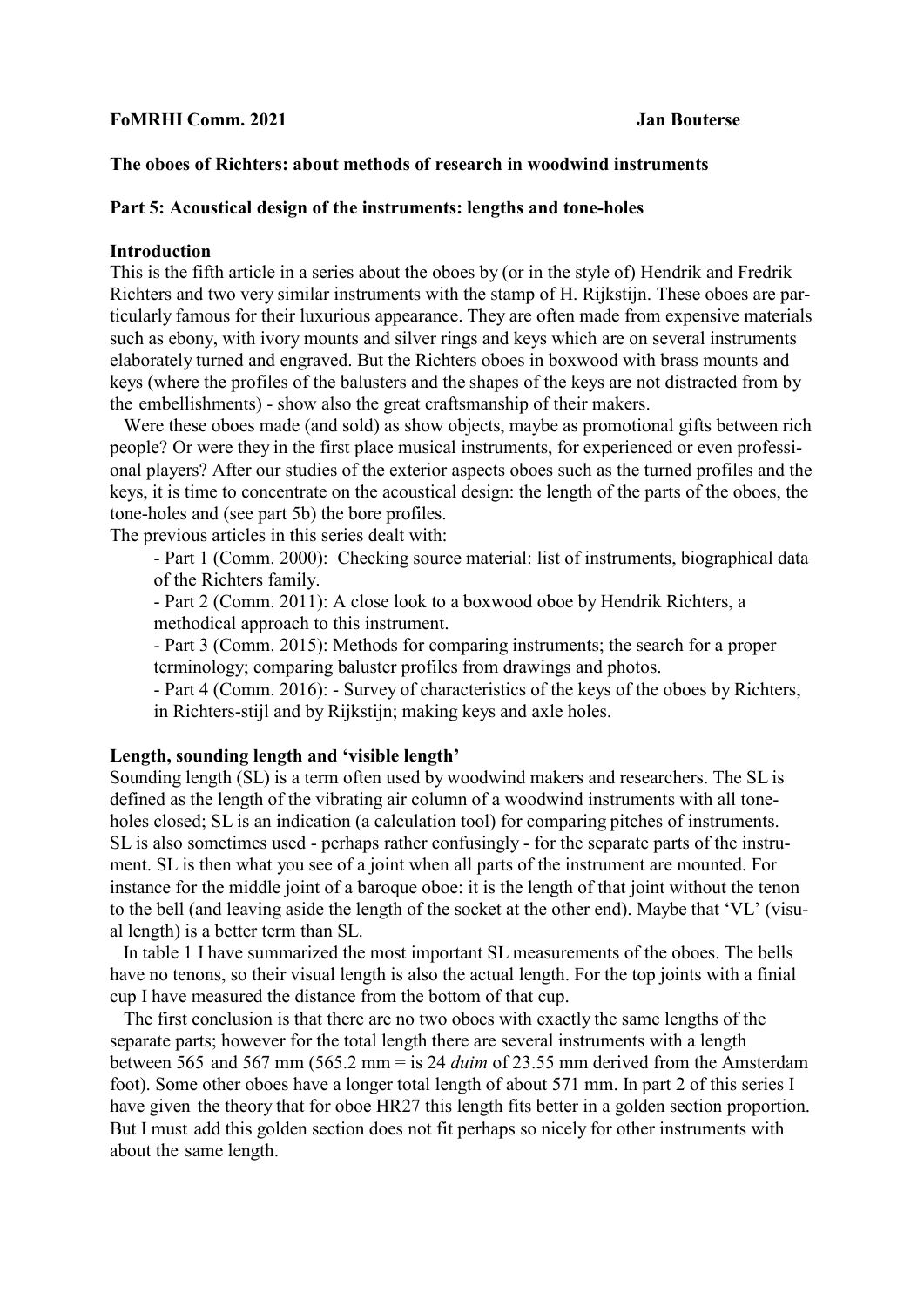### Table 1: Length and bore measurements of the oboes by Richters and Rijkstijn

| instrument $SL(VL)$ sections and total                        |                                                                   |                         |  |  |  |
|---------------------------------------------------------------|-------------------------------------------------------------------|-------------------------|--|--|--|
|                                                               | $+$ II $+$ III<br>$=$ total L<br>$\mathbf{I}$                     | L1-6ext $(L1-6int)$     |  |  |  |
| HR1:                                                          | $209.8 + 211.4 + 146.2 = 567.4$                                   | 187.5 (189)             |  |  |  |
| HR2:                                                          | $210.0 + 210.2 + 146.0 = 566.2$                                   | 185.7 (186.5)           |  |  |  |
| HR3:                                                          | $209.2 + 210.2 + 142.9 = 562.3$                                   | 185.8 (187.5)           |  |  |  |
| HR4:                                                          | $207.7 + 210.5 + 141.1 = 559.3$                                   | 189.2 (189.5)           |  |  |  |
| HR5:                                                          | $209.5 + 211 + 146 = 566.5$                                       | 186.5 (187.5)           |  |  |  |
| HR6:                                                          | $209 + 211.5 + 145.5 = 566$                                       | 187 (188.5)             |  |  |  |
| HR7:                                                          | $211.1 + 212.5 + 148.1 = 571.7$                                   | 188.7 (191)             |  |  |  |
| HR8:                                                          | $213.9 + 211.0 + 146.7 = 571.6$                                   | 185.6 (186)             |  |  |  |
| HR9:                                                          | $211 + 210.5 + 141.8 = 563.3$                                     | 189.1 (189.5)           |  |  |  |
| HR10:                                                         | $212.5 + 210.5 + 160.5^* = 583.5$                                 | 185.8 (no measurements) |  |  |  |
| HR11:                                                         | total length: 566 no further measurements                         |                         |  |  |  |
| HR12:                                                         | $210.0 + 211 + 145.4 = 566.4$ no further measurements             |                         |  |  |  |
| HR13:                                                         | $209.3 + 211 + 144.6 = 564.9$                                     | 186.8 (189)             |  |  |  |
| HR14:                                                         | ca. $211 + 214 + 149.1 = 574.1$                                   | 189.1 (189.5)           |  |  |  |
| HR15:                                                         | $209.4 + 214.2 + 150.0 = 573.6$                                   | 186.3 (187)             |  |  |  |
| HR16:                                                         | total length: 572 no further measurements                         |                         |  |  |  |
| HR17:                                                         | $210.6 + 211.0 + 146.2 = 567.8$                                   | 187.0 (187.5)           |  |  |  |
| HR18:                                                         | $209 + 211 + 142.1 = 562.1$                                       | 186.2 (188)             |  |  |  |
| HR20:                                                         | $212.5 + 210.2 + 146 = 568.7$                                     | 187.0 (no measurements) |  |  |  |
| HR21:                                                         | no measurements                                                   | 187.8 (no measurements) |  |  |  |
| HR23:                                                         | ca. $212 + 209 + 147 =$ ca. 568 no further measurements           |                         |  |  |  |
| HR24:                                                         | $210 + 212.5 + 158.5$ ** = 581                                    | 188.0 (190)             |  |  |  |
| HR25:                                                         | $210 + 210 + 145.8 = 565.8$                                       | 185.7 (187.2)           |  |  |  |
| HR27:                                                         | $211.5 + 212 + 146.7 = 570.2$                                     | 187.3 (189.5)           |  |  |  |
| FR1:                                                          | $210.0 + 210.0 + 146.8 = 566.8$                                   | 186.0 (186.5)           |  |  |  |
| FR2:                                                          | $209.9 + 209.5 + 146.5 = 565.5$                                   | 185.8 (187)             |  |  |  |
| FR3:                                                          | $215.2 + 211.2 + 145.2 = 571.6$                                   | 183.6 (184)             |  |  |  |
| $FR4$ :                                                       | $211.5 + 209 + 144.7 = 565.2$                                     | 186.0 (186.5)           |  |  |  |
| $RS1$ :                                                       | $209.5 + 210.3 + 147.2 = 567.0$                                   | 187.7 (188)             |  |  |  |
| $RS2$ :                                                       | $210.5 + 208.2 + 144.0 = 562.7$                                   | 183.9 (184)             |  |  |  |
| $RS3$ :                                                       | $204.7 + 211.0 + 145.6 = 561.3$                                   | 185.7 (186)             |  |  |  |
| $RS4$ :                                                       | ca. $212 + 211.5 +$ ca. $150 =$ ca. 573.5 no further measurements |                         |  |  |  |
| $RS5$ :                                                       | ca. $217 + 211 + 148.2 =$ ca. 576.2                               | 184.0 (184.5)           |  |  |  |
| <b>RS6:</b>                                                   | $210 + 211 + 145.5 = 566.5$                                       | 185.2 (185.5)           |  |  |  |
| Rijkstijn-1: $212.2 + 209.5 + 144.6 = 566.3$<br>183.1 (183.5) |                                                                   |                         |  |  |  |
|                                                               | Rijkstijn-2: 204.4 + 211.5 + 144.0 = 559.9                        | 185.0 (185)             |  |  |  |

 $HR = Hendrik$  Richters;  $FR = Fredrik$  Richters;  $RS = Richters$ -style; *Boxwood instruments in italics* ( $F3$  = *in stained fruitwood*).

SL/VL= sounding/'visual' length (length of the joints without tenons; SL/VL of head joints is measured from the bottom of the finial cup);  $L1$ -6ext = distance from centre of hole 1 to the centre of hole 6, measured at the outside of the oboe; between brackets L1-6int: the distance between these two holes inside the bore of the oboes

\*: a huge silver 'skirt' is attached to the flare of the bell, making the bell ca. 15 mm longer than it was before. \*\*: bell made by Philip Borkens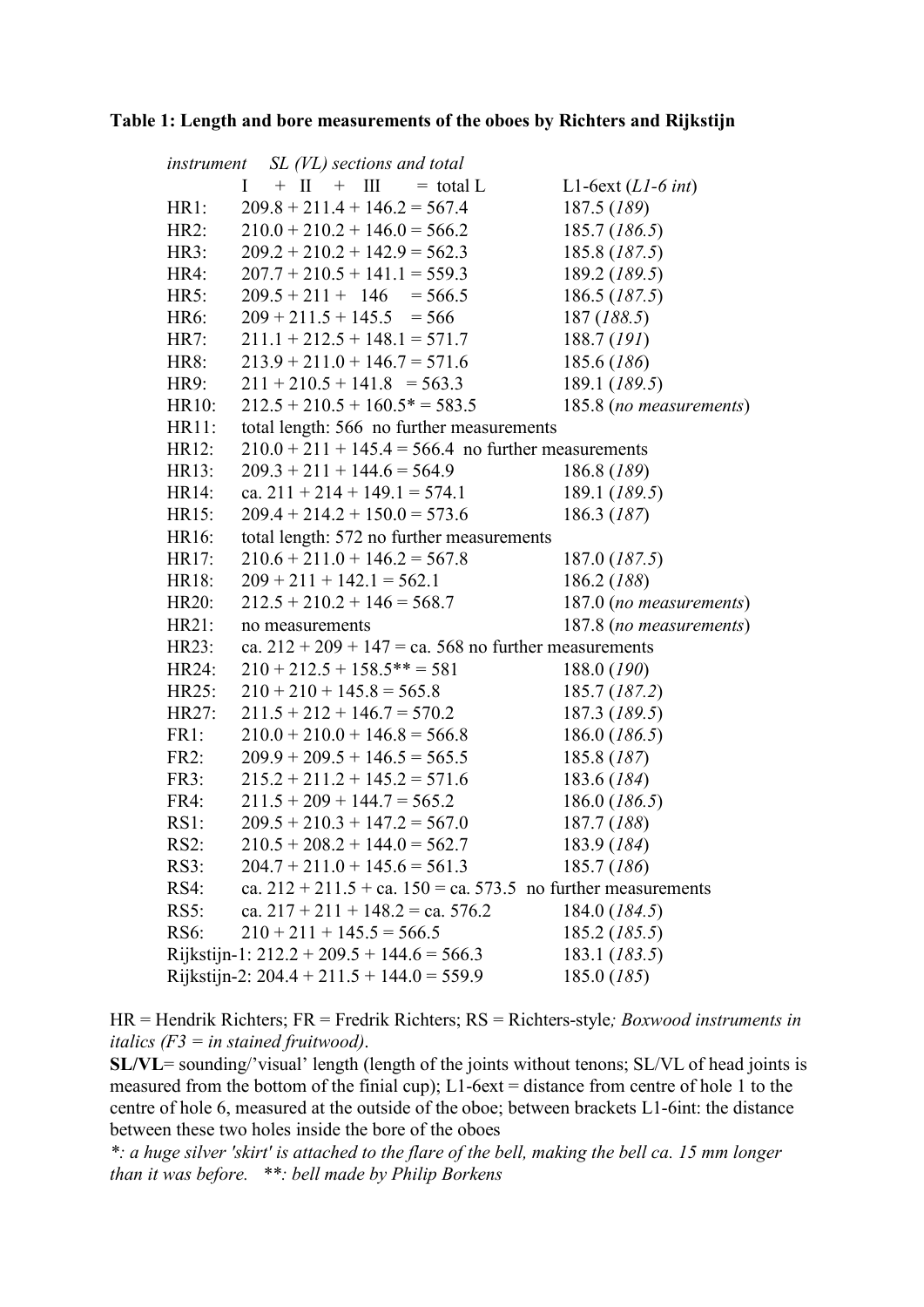The SL/VL's for the top joints vary for the oboes by Hendrik and Fredrik Richters from 209.3 to 215.2 mm; the variation is SL/VL's for the centre joints is about the same: from 209.5 to 214.2. The average of both series of lengths is about 212 mm, which is 9 *duim* (211.95 mm). The total SL gives us a useful indication for the pitch of instruments as traversos and recorders, but we also need information about the bore profiles. For instance: a wider bore over the whole length of these instruments means generally a lower pitch, and the same can be said for a conical bore which narrows more strongly towards the lower end.

#### **The sounding length and the oboe bells, with a short excursion to the traverso**

Can we use the sounding length in the same way as a useful variable to characterize certain acoustical aspects of the baroque oboe? There are some complications. The SL is on wind instruments never the same as the corresponding theoretical wavelength, which of course must be divided by the factor 2, because on recorders, traversos and oboes there is for the tones of the first register only the length between the antinodes, which is half the wavelength.

 On a traverso the vibrating air column protrudes when all fingerholes are closed at both ends of the instrument: at the mouthhole and at the lower end of the bore. Only at these points, just outside the instrument, can the air vibrate freely, and there are for the lowest note (the fundamental) the two antinodes of the soundwave. For calculating the length of a traverso with a specific pitch, you must know the correction factors for how far the air column protrudes at both ends (mouthhole correction and end correction).

Example: I have made copy of a renaissance traverso in d1 (modern pitch). The wavelength (divided by 2) for the d1 is 586 mm. The mouthhole correction for a mouthhole with a diameter of 10 mm is about 40 mm, the end correction about 7 mm. That makes 47 mm, which subtracted from 586 gives a sounding length of the instrument of 539 mm. The SL on my copy is a bit shorter (535 mm), what is caused by the mouthhole which is a bit smaller (8.5 x 9 mm) which results in a slightly bigger correction. See for the formulas for these and other corrections Otto Steinkopf: *Zur Akustik von Blasinstrumenten* ('About the acoustics of wind instruments', Moeck Edition 4029, Celle 1983).

Opening successively the tone-holes shortens the soundwave and so we can play higher tones. But as with the lower end of the instrument, the antinodes of these higher tones clearly stretch further in the bore than just after the lowest open tone-hole. There is a formula for each tone-hole correction, which include factors for the size of the hole, the diameter of the bore and the thickness of the wall.

 The oboe has, however, not a foot, but a flared bell with two tuning or resonance holes in the upper half. Where is the end of the vibrating air column when all tone-holes are closed? Not at the lower bell rim, but somewhere between that rim and the tuning holes.

 Otto Steinkopf, writes concerning these bells: '*Die Schallstück- oder Becherformen der Holzblasin- strumente sind so unterschiedlich, dass sie schwer rechnerisch zu erfassen sind'* (The shapes of the bells of woodwind instruments show so much variation, that it is difficult to find ways to carry out calculations). It is hardly possible for a baroque oboe to calculate the length of the bell, the bore profile and the place and size of the tuning holes.

 Oboe HR24 (a boxwood oboe by Hendrik Richters in the Horniman Museum in London) is interesting because its bell is by another woodwind maker from Amsterdam, Philip Borkens (born 1693, still active in 1761). This bell is probably not the result of an accidental interchange of parts. I think that Borkens added this bell to the Richters oboe because the original bell was lost or badly damaged. He lacquered not only the new bell but also the upper and middle joint in a dark brown colour, just in the style of Borken's clarinet in the Gemeentemuseum in The Hague (inv. no. Ea 306-1933).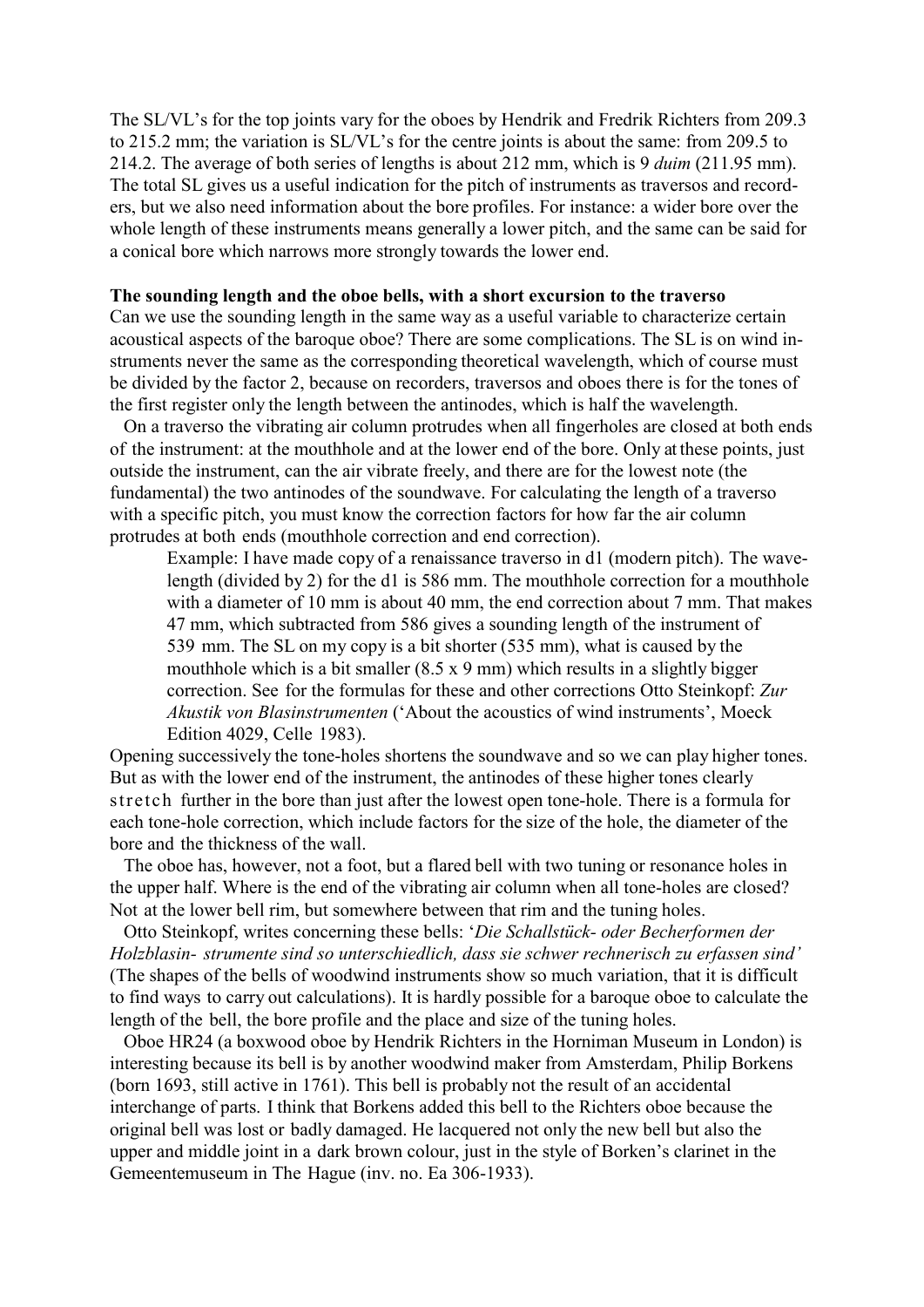The bell which Borkens made is interesting because it has completely different dimensions: it is over 10 mm longer than the longest original bells by Richters, but the tuning holes are just much closer to the upper end of the bell. What is the effect of this other design? The only way to find out is to make a copy of this oboe with two different bells.

 Another interesting aspect: the upper end of the bell by Borkens is smooth, turned without a group of socket beads. This type of bell profile is not uncommon: see oboes by Thomas Stanesby (1668-1734), I.H. Rottenburgh (1772-1765), Charles Bizey (active from 1716 to 1752) and other woodwind makers. Isuppose that the bells with a group of socket beads are the older ones, but the other type were introduced rather early in the 18th century or even already at the end of the 17th century. But why? Perhaps because at the shoulder at the lower end of the centre joint is already a group of beads; two groups of connecting beads was perhaps for some woodwind makers visually not ideal.



Photo left: the bell by Philip Borkens for the oboe HR24 by Hendrik Richters. Photos below: fingerholes 1 - 3 on the top joint of this oboe. We can just see that hole 1 is slanted slightly upwards. The wood of both upper and centre joint of this oboe has warped rather curiously: the

surface has become undulating in some places (see photo below). The brass keys are beautifully made; the axle holes are not blind, but go through. But we don't know what Borkens might have changed here.

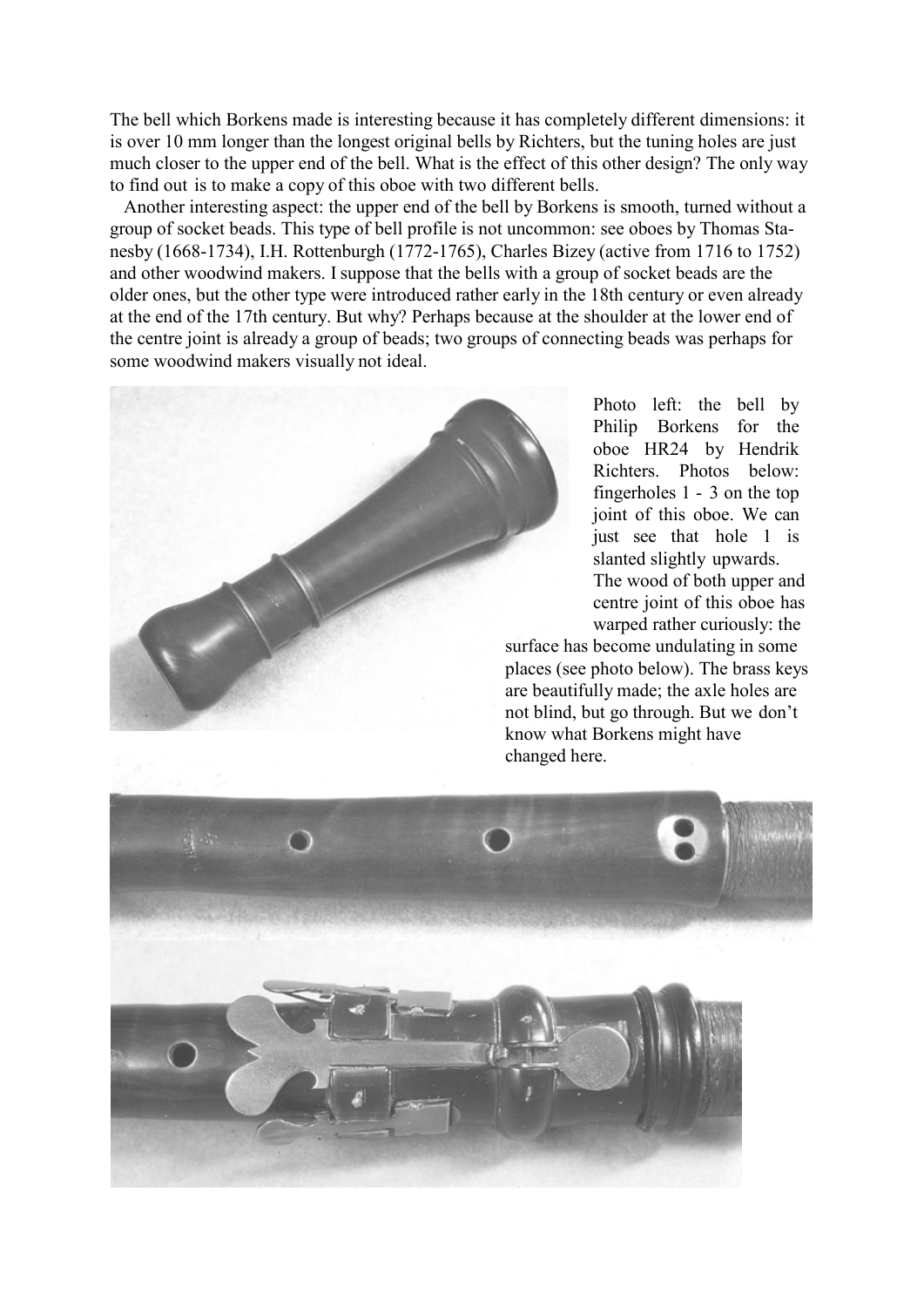### **L1-6: the distance from hole 1 to hole 6**

At the other end of the oboe is another problem for the determination of the SL. The length and dimensions of the counter bore is not relevant for the sounding length, but the length and profile of the staple (and how far that is inserted in the counter bore of the oboe) is very much so, as of course are the dimensions of the reed. As there are no original staples and reeds preserved for Dutch oboes, modern players and instrument makers must make these most important parts by trial and error. Choosing a reed and staple is a very individual matter: the pitch of a baroque oboe may vary 30 cents or sometimes even more when played by different players. Instead of the sounding lengths of the joints or the total length of the oboe, I have chosen the distance between the (centres of the) first and sixth fingerhole (L1-6) as parameter which is likely to be more relevant to compare the pitch of the oboes.

Bruce Haynes used in *The Eloquent Oboe'* another distance, from the top of the oboe to hole 6; another option is the distance from hole 1 to hole 8 (the hole of the C-key), or from the top of the instrument to hole 8.

In table 1 I have not only given this distance at the exterior of the instruments (L1-6ext), but also, as hole 1 is sometimes drilled obliquely upwards and hole 6 downwards, the distance in the bore (L1-6int).

 Holes 1 to 6 on most of Hendrik Richters' instruments are drilled straight and slightly undercut (generally speaking, the most pronounced undercutting is in holes 5 and 6). Holes 1 and 4 are sometimes drilled at a slightly upward angle, with a shift of no more than 1 mm, holes 2 and 3 (and occasionally 6) sometimes at a downward angle (with a shift of 0.5 mm). It is not always clear whether the holes were drilled at an angle or merely undercut on one side (measuring these aspects is not an easy job). Hole 1 on oboe no. HR24 is drilled at a fairly pronounced ascending angle; on oboe no. HR7, by way of exception, the tone-holes 5 and 6, the key holes and the tuning holes are more undercut. The tone-holes on Frederik Richters' instruments are always straight or as good as straight, and slightly undercut.

 The variation in the L1-6int (see table 1) of the instruments is surprisingly small: from 187 to 191 mm for the oboes of Hendrik Richters (remarkable: 9 *duim* is 188.4 mm); some instruments by Fredrik Richters, in the style of Richters and by Rijkstijn are somewhat shorter (to 183.5). That is a variation of 2% for the oboes of Hendrik Richters, and 4% for all oboes. These percentages correspond with variations in pitch of 35 and 70 cents respectively. That seems very much, but considering the use of a wide range of possible reeds and staples, it is also conceivable that a group of experienced players can play the oboes by Hendrik Richters at the same pitch. Bruce Haynes (*The eloquent oboe*, p. 93) writes: '*On the hautboy (unlike the recorder and clarinet), notes can quite possibly be 'bent' to accommodate pitch levels as much as 40 cents apart on the same instrument. Not only there are differences between players, but the same player can alter the pitch of a single instrument by using reeds of different dimensions'.*

The variation of L1-6 is in the selection of Dutch oboes in table 2 (see next page) slightly bigger than for the instruments of with the Richters stamps; the shortest being about 185, the longest one (Boekhout no. 18) about 195 mm. These variations correspond by and large with the variations in the pitches of the oboes, such as which were assessed by Piet Dhont in a comparative playing session for the catalogue of Dutch double reed instruments (Van Acht, Bouterse & Dhont, 1997). What does that mean? That the oboes by Richters are instruments which stand at the centre of the Dutch tradition of their time.

 Richard Haka's oboe no.17 has a L1-6int of about 195 mm. The American oboe maker Mary Kirkpatrick made last year a copy of this instrument and found it perfect playable at a pitch of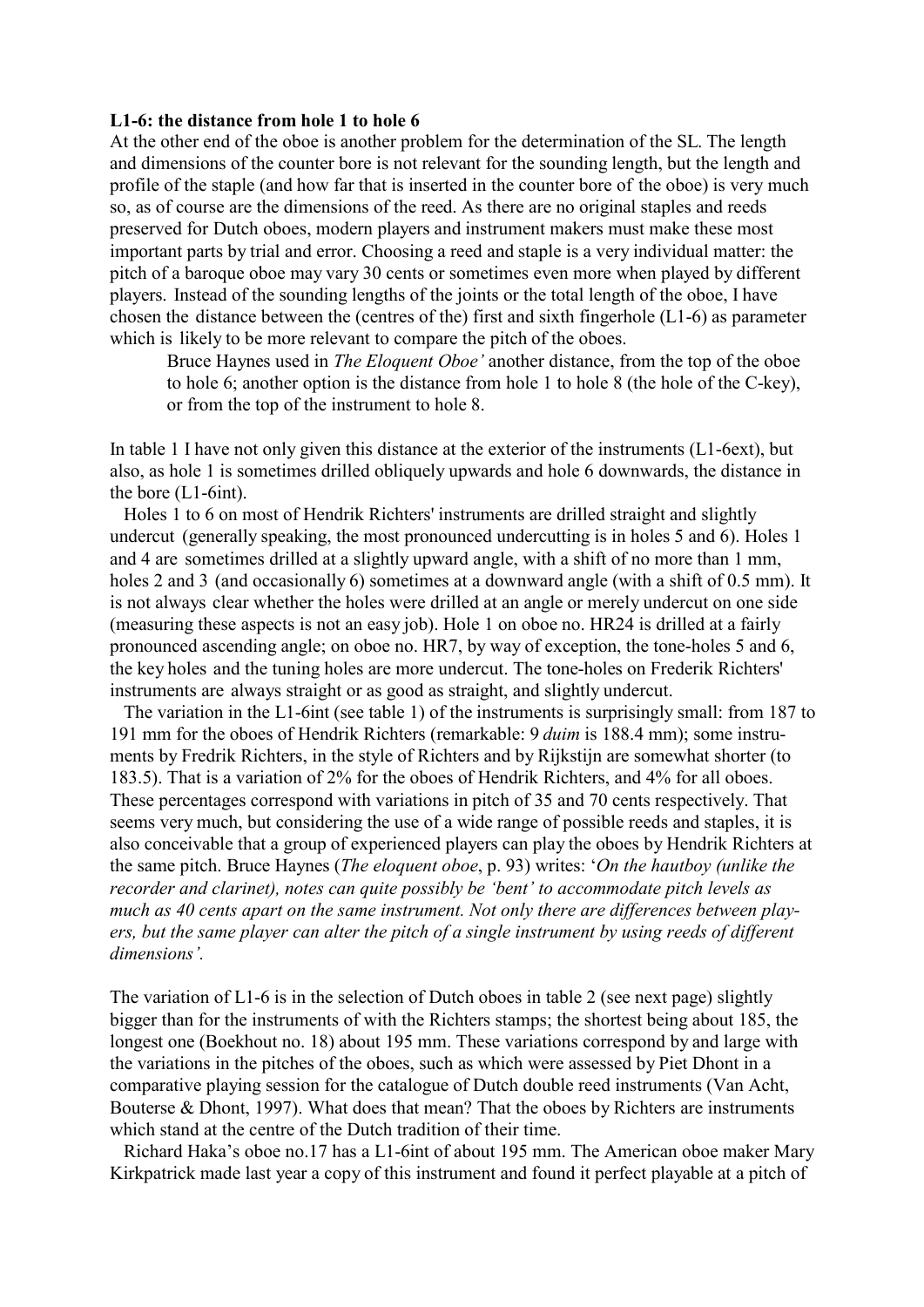a1=405 Hz. I myself made copies of Van Heerde no. 13 and Wijne no. 13, which with a length of about 188 mm for L1-6int were played at a1=415 Hz. I give these examples as an indication for what we may expect of the oboes by Richters.

> $\overline{4}$ mm

# Table 2: Length and bore measurements of a selection of oboes by other Dutch woodwind makers

| SL sections and total                   |       |                                                                          |
|-----------------------------------------|-------|--------------------------------------------------------------------------|
| $I + II + III = total L$                |       | L1-6ext (+ means: L1-6int is 2 to<br>longer, $++$ means: L1-6 is up to 6 |
|                                         |       | longer than L1-6ext)                                                     |
| Abraham van Aardenberg                  |       |                                                                          |
| no. 14: 213.1 + 214.3 + 156.1 = 583.5   |       | $181.2++$ (L1-6ext is ca. 187)                                           |
| no. $15: 210.5 + 214 + 152.7 =$         | 577.2 | $181.5++$ (L1-6ext is ca. 187)                                           |
| Willem Beukers                          |       |                                                                          |
| no. 12: $210.2 + 210.5 + 150.8 = 571.5$ |       | 185.3                                                                    |
| no. 14: 212.4 + 214.6 + 150.2 = 577.2   |       | 189.6                                                                    |
| Thomas Boekhout                         |       |                                                                          |
| no. 18: $213.2 + 214.4 + 153.6 = 581.2$ |       | $194.8+$                                                                 |
| no. 19: 211.3 + 215.5 + 143.1 = 569.9   |       | 185.0                                                                    |
| Philip Borkens                          |       |                                                                          |
| no. 6: $215 + 212 + 148.7 =$            | 575.7 | $190.7+$                                                                 |
| Richard Haka                            |       |                                                                          |
| no. 17: 214.6 + 216.4 + 146.4 = 577.4   |       | $192.4+$                                                                 |
| no. 21: 210.7 + 211 + 141.6 =           | 563.3 | $189.1+$                                                                 |
| Van Heerde                              |       |                                                                          |
| no. $12: 211 + 210.5 + 147.6 =$         | 569.1 | 184.8                                                                    |
| no. 13: $210.5 + 211.5 + 152.1 = 574.1$ |       | $187.8+$                                                                 |
| Coenraad Rijkel                         |       |                                                                          |
| no. 4: $210.8 + 216 + 140.5 =$          | 567.3 | $187.1(+)$                                                               |
| no. 6: $212 + 214 + 148.0 =$            | 574   | $187.2(+)$                                                               |
| Jan Steenbergen                         |       |                                                                          |
| no. 10: 212.1 + 213.8 + 146.6 = $572.5$ |       | $193.6+$                                                                 |
| no. 11: $212.3 + 210.1 + 149.3 = 571.7$ |       | $192.1+$                                                                 |
| <b>Engelbert Terton</b>                 |       |                                                                          |
| no. 10: 211.9 + 215.7 + 148.5 = 576.1   |       | $191.7+$                                                                 |
| no. $12: 212 + 216.5 + 146.4 =$         | 574.9 | $188.8+$                                                                 |
| Robbert Wijne                           |       |                                                                          |
| no. 13: $212.7 + 212.5 + 149 =$         | 574.2 | $188.5+$                                                                 |
| $\sim$                                  |       |                                                                          |

The numbering of the oboes is the same as in the lists in my dissertation (Bouterse 2005). Nota bene: oboe no. 13 of Robbert Wijne doesn't mean that there are twelve other oboes by this maker; the lower numbers  $(1 to 12)$  are in his case for recorders and traversos.

# The tone-holes of the Richters oboes; how they affect pitch and sound

It is not really possible to write separately about tone-holes and the bore profiles of the oboes. Or to separate that information from playing characteristics of the instruments. On p. 92 of his book The eloquent oboe Bruce Haynes writes: 'Tone-hole size is not linked to bore size'. He mentions that of the large-holed instruments he had seen, some oboes by Denner are always with a narrow bore, while another by Stanesby junior is unusually wide. Another remark by Haynes is important: in a footnote on p. 93 he says: 'In this case [altering the pitch of an oboe]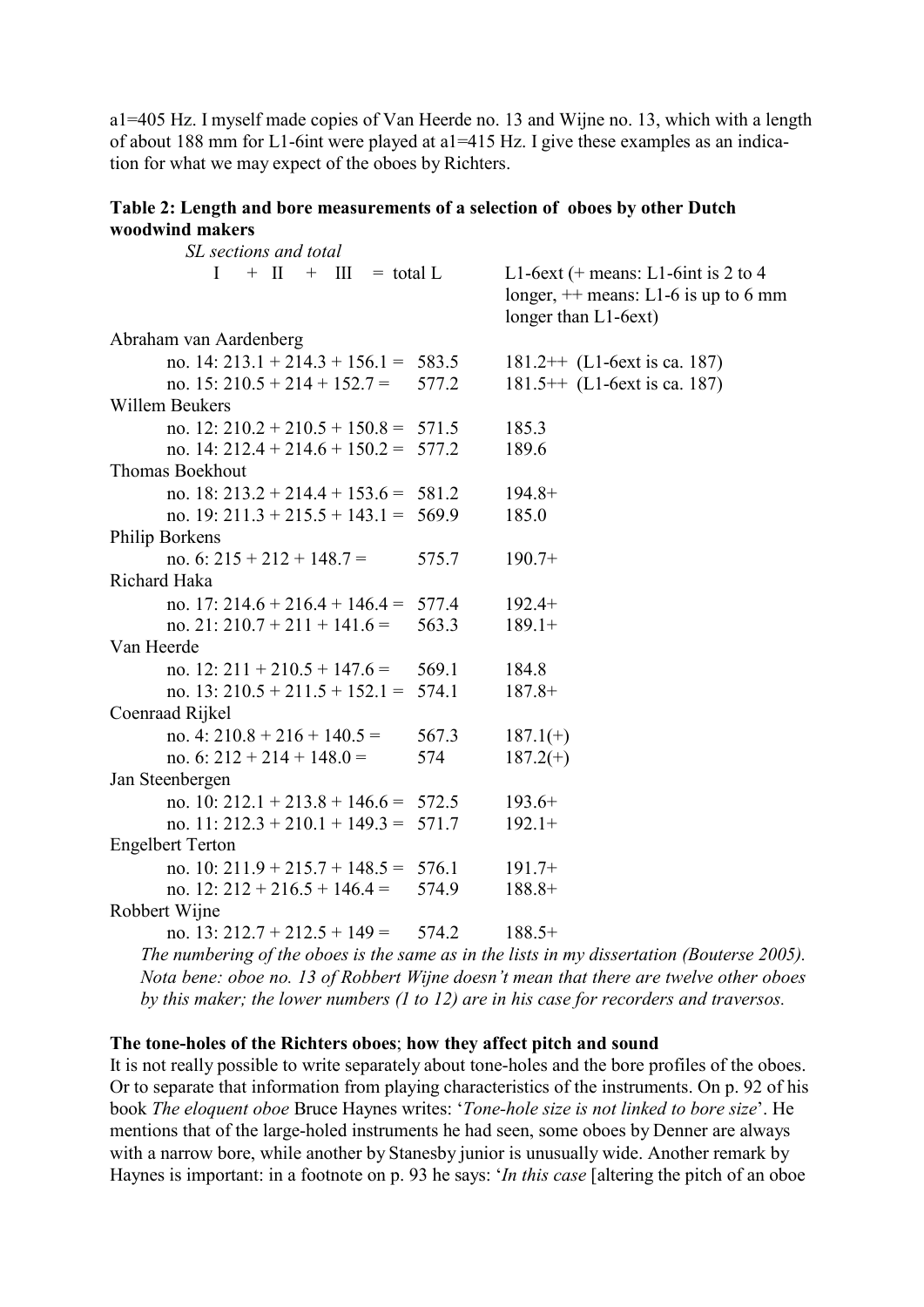by using other reeds and staples]*, the internal intonation requires adjusting the size of the lowest tone-holes: as the pitch goes up, they must be enlarged'.* That means that if we see an oboe with these lower holes which are unusually wide (wider than on other instruments by the same maker), that that instrument might be altered by a player.

 It is therefore that one of the questions that must be asked is whether the tone-holes of the Richters-oboes are in original condition. In table 3 the variations are listed of the size of several tone-holes of the oboes for which I have collected measurements. The exterior diameters of the wood (Ø-ext) at these holes are added too.

Nota bene: as it was not always possible or allowed to remove the keys, the size of these holes could not be assessed with the same accuracy as the other holes. Therefore the many 'circas' (c.) for the sizes of hole for the great key (hole 8).

Measuring the position and size of the tone-holes is not so easy: holes are sometimes drilled obliquely and can be undercut as well. The positions of an instrument's tone-holes are represented in the tables of this article as the distance from the middle of one hole to the lower or upper edge or edge of the shoulder of the relevant section of the instrument. In the case of obliquely drilled holes there is a difference between their position on the outside (surface) of

the instrument and their harder to determine internal position, which is acoustically more relevant. Various researchers indicate the angle at which such holes were drilled; another method is to indicate the degree of horizontal shift. Both methods are however inaccurate when fingerholes are not only drilled at a slant but are moreover undercut.



Why are fingerholes drilled at a slant? That is not only to get these holes in an easier reach of the fingers or to achieve a more regular spacing of the holes in a group of three: a hole which is drilled at an angle is also longer than a straight hole and that has - together with the shape and mount of undercutting - influence of the sound and other playing characteristics of the tone. One of them is the relation between the main tone and the corresponding fork-fingered tone on that hole (for instance: hole 2 and the tones b and b-flat, fingered respectively 1 and 1 . 3). Another aspect is the 'resistance', a concept that is not easy to define. When producing a tone on an oboe, the player aims for a precise and well-balanced attack, whether he is playing legato or piano, staccato or louder. For a successful result it helps if the player encounters a certain degree of resistance from the instrument, so that the tone will not go off uncontrolled in all directions. Resistance does not depend solely on the quality of the reed, but also on the oboe's bore and the size and shape of the tone-holes. Generally speaking, a player encounters less resistance from a relatively wide bore and large tone-holes than from a narrower bore and holes. Additional factors are the effective local thickness of the oboe wall at the tone-holes and the angle at which the hole is drilled. Bruce Haynes (Haynes 2005, p. 91) writes that undercutting makes a note louder and brighter in tone colour, and makes it easier to push up or down in pitch. It makes also it sound more easily. Of a tone-hole has sharp edges where it enters the bore, it speaks less easily, thereby causing the player to blow harder than usual to overcome the initial inertia.

 Cecil Adkins mentions that in the Richters oboes he assessed undercutting is not common in the top joints. Six of these eighteen oboes have the first hole drilled upward between 10 or 15 degrees. Four of the second holes slant downward and one upward. For the double third holes he observed that the two holes were joined together in the bore. According to Adkins there is much more variation in fingerhole size and placement on the middle joints, and the undercutting is minimal.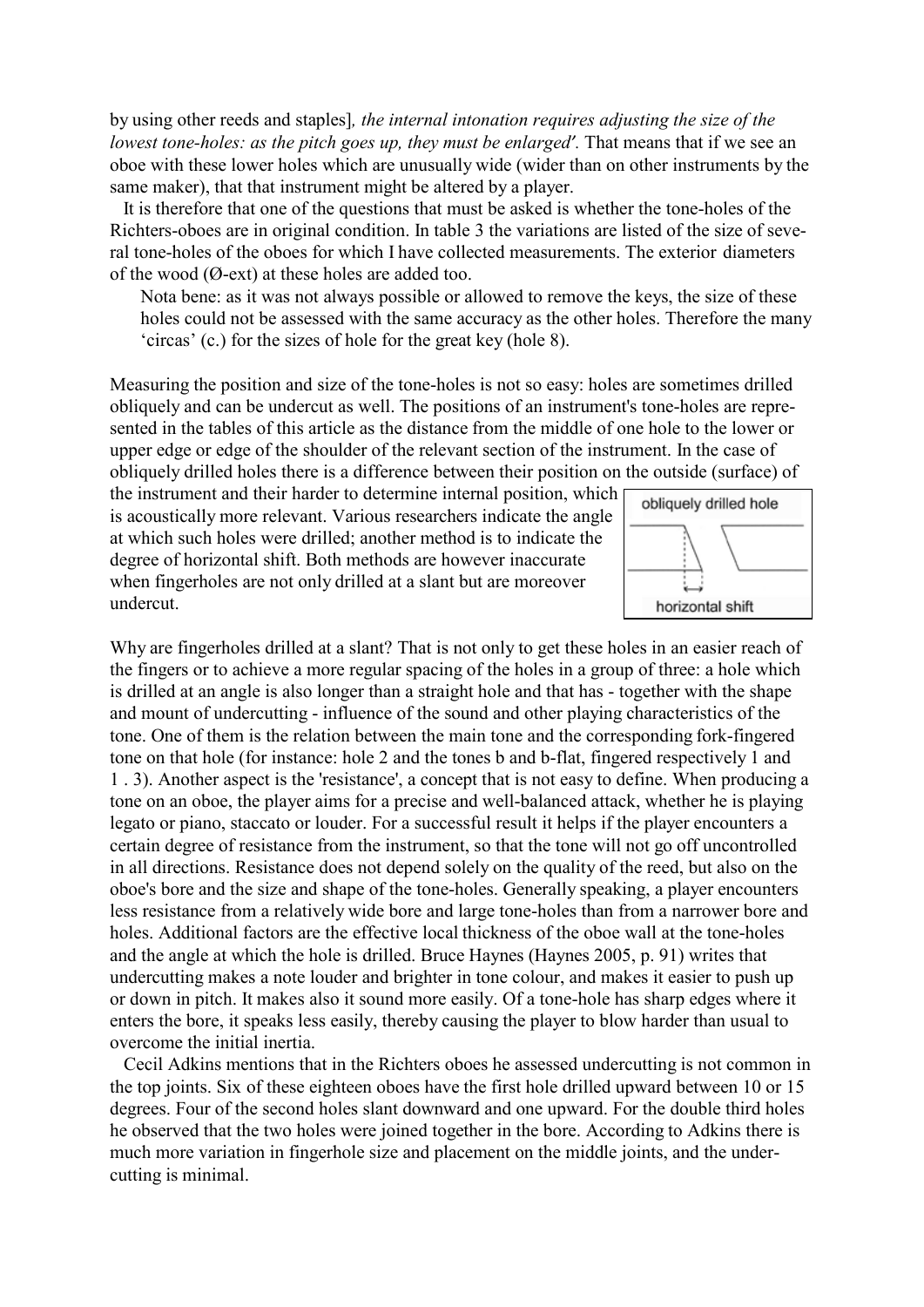# **Table 3: Relation between tone-hole size and wall thickness of the oboes by Richters and Rijkstijn**

| instrument                                       | hole 2   | hole 5          | hole $7(d\#)$ | hole $8(C)$  | tuning hole (bell) |
|--------------------------------------------------|----------|-----------------|---------------|--------------|--------------------|
| (smallest diameter / $\varnothing$ -ext of hole) |          |                 |               |              |                    |
| HR1:                                             | 3.5/18.6 | 5.2/21.1        | 4.5/24.2      | c. $6.3$     | 4.1/27.8           |
| HR2:                                             | 3.6/19.4 | 4.8/21.4        | 4.3/24.6      | c. $6.6$     | 4.3/28.2           |
| HR3:                                             | 3.5/19.1 | 4.4/21.0        | 4.1/24.1      | c. $6.0x6.2$ | 4.1/28.6           |
| HR4:                                             | 3.4/18.9 | 4.8/21.5        | 4.5/24.8      | c. 6.0       | 4.2/27.0           |
| HR7:                                             | 3.4/19.0 | 4.4/22.5        | 4.6/25.4      | 6.4x6.8      | 4.7/26.6           |
| <b>HR8:</b>                                      | 3.5/19.0 | 4.6/21.7        | 3.8/25.1      | c. $6.0x6.4$ | 3.9/28.0           |
| HR9:                                             | 3.4/19.2 | 5.0/21.9        | 4.5/24.7      | c. $6.6x7.0$ | 4.2/26.2           |
| HR13:                                            | 3.7/19.0 | 4.6/21.2        | 4.0/24.4      | c. $6.7$     | 4.0/28.6           |
| HR15:                                            | 3.5/18.8 | 4.7/22.5        | 5.9/25.7      | 7.0x7.6      | 5.0/26.9           |
| HR17:                                            | 3.5/19.0 | 4.7/21.1        | 4.5/24.8      | 5.9x6.1      | 4.0/28.2           |
| HR18:                                            | 3.5/18.7 | 4.5/21.9        | 4.1/25.6      | c. 6.2       | nm/27.2            |
| HR20:                                            | 3.4/18.9 | 4.9/21.5        | 4.8/24.3      | 6.0          | 4.1/27.6           |
| HR21:                                            | 3.5/17.9 | 4.8/20.7        | 5.7/24.3      | 6.3          | 4.1/27.6           |
| HR24:                                            | 3.5/19.2 | 4.6/22.4        | 4.3/25.7      | c. $6.5$     | 4.7/nm             |
| HR25:                                            | 3.5/19.3 | 4.7/21.9        | 4.0/25.8      | 5.7x6.1      | 4.2/27.6           |
| HR27:                                            | 3.4/16.8 | 4.5/21.7        | c. $5/25.0$   | c. $6.5$     | 4.0/27.0           |
| HR30 (tenor):                                    | 3.6/22.6 | 4.6/25.9        | 5.5/30.4      | 7.6x7.8      | 4.9/34.5           |
| FR1:                                             | 3.3/19.3 | 4.5/21.5        | 3.9/25.0      | 6.0x6.1      | 4.0/29.0           |
| <b>FR2:</b>                                      | 3.3/18.9 | 4.6/22.0        | 4.2/25.4      | c. 6.4       | 3.9/28.5           |
| FR3:                                             | 3.4/18.8 | 3.8/22.0        | 3.6/25.5      | c. $6.2x6.6$ | 3.6/29.5           |
| FR4:                                             | 3.6/19.0 | 4.4/21.3        | 3.7/25.2      | 6.2x6.4      | 4.1/28.6           |
| $RS1$ :                                          | 3.2/18.9 | 4.4/21.4        | 3.8/25.8      | 5.9x6.1      | 3.9/29.6           |
| <b>RS2:</b>                                      | 3.4/18.0 | 4.3/21.2        | 4.8/24.7      | c. $6.2x6.7$ | 3.8/30.1           |
| $RS3$ :                                          | 3.5/19.2 | 4.4/22.3        | 4.2/27.3      | c. $6.2x6.5$ | 4.1/30.1           |
| $RS5$ :                                          | 3.5/nm   | 4.7/nm          | 4.0/mm        | c. $6.0x6.2$ | 4.2/nm             |
| <b>RS6:</b>                                      | 3.4/19.0 | 4.6/21.9        | 4.4/25.0      | 6.3x6.5      | 4.0/29.4           |
| Rijkstijn-1:                                     | 3.2/18.9 | 4.5/21.7        | 3.5/25.6      | c. 6.0       | 4.1/27.9           |
| Rijkstijn-2:                                     | 3.4/18.6 | ca. $5.8*/23.0$ | $3.8$ /ca. 27 | c. $5.5$     | nm/28.5            |

*Explanation: before the slash the smallest diameter, after the slash the local outside diameter (= Ø-ext); of hole 8 (the hole for the great key): only diameter (min x max) of the hole. HR = Hendrik Richters; FR = Fredrik Richters; RS = Richters-style; nm= not measured.*

What conclusions can be drawn from the data in table 3? About possible enlargements of the holes, there is only one suspect: oboe HR15 which belonged to the oboe player Michel Piguet. Holes 7 and 8 as well as the tuning holes on the bell are larger than on all other instruments. I have not seen this oboe myself, so I don't know if there are any traces on the holes (such as sharper corners or irregular undercutting) which are indications of an enlargement by a player. Oboe HR21 has also a rather large 7th hole, but the lower holes have normal sizes. Oboe FR3 have very small holes 5 and 7 and tuning holes on the bell. But this is a slightly odd instrument, the stamps are rather vague, but the 'F' of the name and the cloverleaf are unmistakable from the maker's marks of F. Richters. The wood of this oboe (fruit wood?) is rather dull, and so are the metal rings; further are the keys probably not original: the quality of the engraving doesn't match the design of the mounts. The tenon of the upper joint is a replacement, there are several deep cracks in the middle joint and bell. Conclusion: this instrument does not (in its present condition) match quality of the other oboes by Fredrik Richters.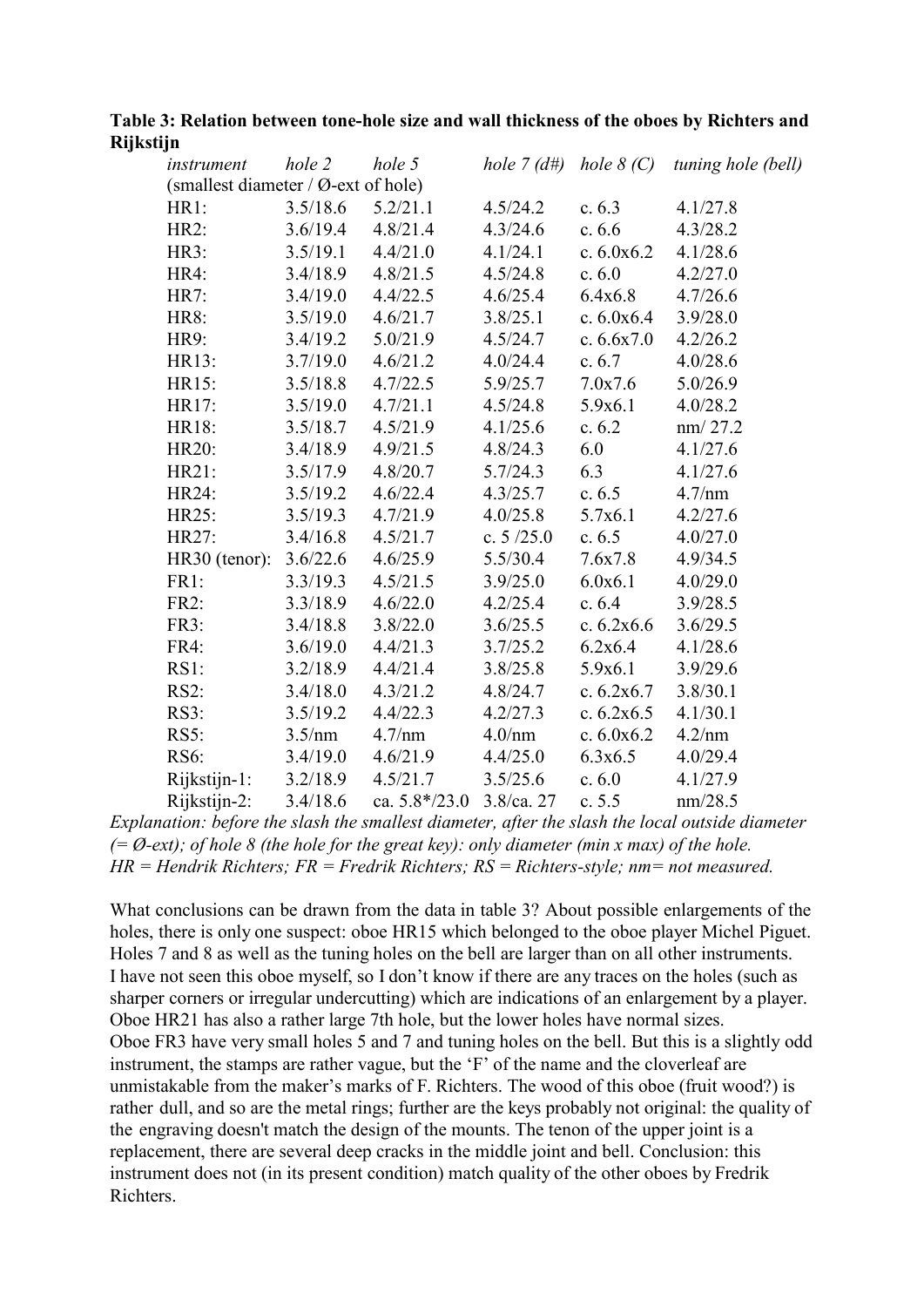Bruce Haynes says that the Dutch oboes from the end of the 17th century and persisting until possibly as late as the 1760s belong to 'Type A3'\*, which '*shows unusually sharp flares at the finial and short bell and an 'emphatic roundness' at the balusters'.* Then he continues: '*Aggre- gate tone-hole size* [which is the total of the diameters of fingerholes 1, 2, 4 and 5] *is typically on the small side, average 15.8, but the bores are relatively wide; the length is standard (AL about 328).'*

\* Haynes follows in *The eloquent oboe* (p. 81) a classification of Eric Halfpenny, which was published in the article 'The English 2- and 3-keyed Hautboy' (*Galpin Society Journ*a*l* 2, 1949, p. 10-26). 'AL' is the distance from the top of the oboe to hole 6.

Comparing hole sizes of the oboes by Richters with those of other European makers exceeds the scope of this article. I must confine myself to a selection of data of the oboes by Richters only, see table 3.

 About hole 2: the variation in size of this hole on the oboes is small, on most instruments it is 3.4 or 3.5 mm. Only four oboes have smaller holes (two by Fredrik Richters) and three have larger holes. And these larger holes don't mean that the corresponding lower holes are bigger as well. I cannot further see any relation between the size of the hole and the Ø-ext at the hole. Hole 5 is on average between 4.4 and 4.8 mm, only two are smaller (FR3 and RS3) and three are larger (HR1, HR9 and HR20, respectively 5.2, 5.0 and 4.9 mm), again with no relation to the size of the other holes on these instruments. Hole 5 on Rijkstijn measures 5.8 mm, but both hole 5 and 6 on this oboe are not in original condition and look now more overcut than undercut. See the photos of this oboe on the next page.

 There are two complication for hole 7. At first, it is not only the size of the hole that we must take in consideration, but also the action of the key. A low key action means that the key

is 'shadowing' the hole below, and on many Dutch oboes I have seen indeed a rather low key action (for instance on HR27, see photo right).

 Secondly, there is the question about the relative pitch of the tone played with holes 1 to 6 closed and the small key pressed (opening hole 7). We were confronted with this point during the prepa-



rations for the catalogue of Dutch double reed instruments in the Gemeentemuseum in The Hague (1997), for which professional baroque oboe player Piet Dhont was asked to assess the acoustical properties of the instruments. On several Dutch oboes, these tone appeared to be rather flat, more a d-sharp than a e-flat. What does that mean? It is a complicated matter, involving the aspect of the temperament in which the oboes were tuned and which kind of music was played on them.

 From para. 9.6.3 of my dissertation: *... 'it was apparent that a few critical forks in the first octave of some oboes were easier to play than on others. On Boekhout's no. 18, for instance, f1 played well without recourse to the small-key, at the same time - but from a technical point of view not influenced by that instrument's easier-speaking f1- the tones d-sharp/e-flat1 and d-sharp/e-flat2 sound relatively high; this is the direct consequence of the fairly large hole of the small-key. Other oboes have an f1 that speaks less easily, the small-key having to be used for this tone. On these 'd-sharp/f-sharp oboes', moreover, the tone d-sharp/e-flat is often somewhat low in both octaves (the small-key's hole is often little too), making it more practical to use them as a d-sharp than as an e-flat, based on a mean-tone temperament'.*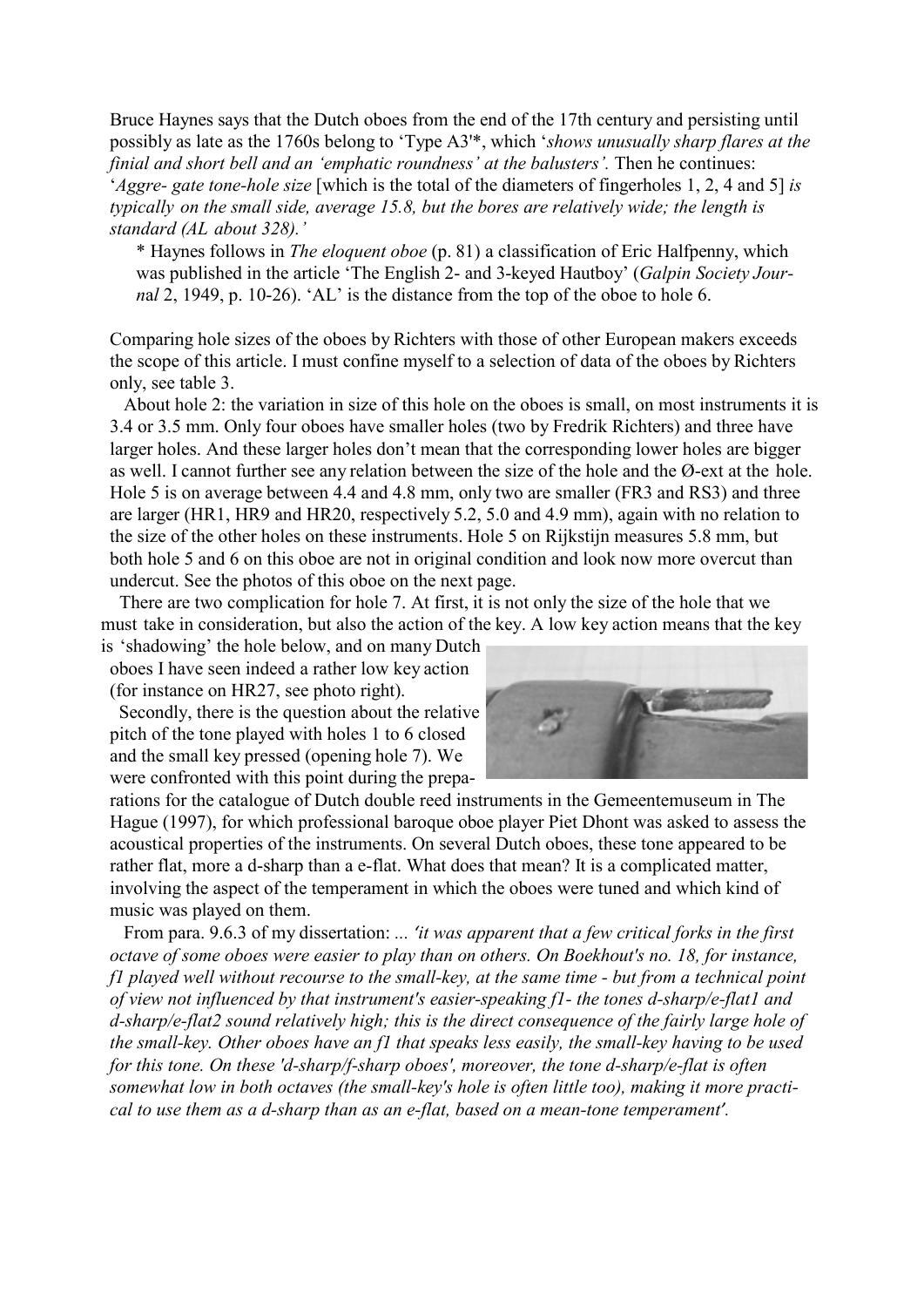# **Table 4a: pitch and some playing characteristics of oboes by Hendrik and Fredrik Richters (table 9.10 in Bouterse 2005)**

|             | pitch of al | remarks                                                                                                                                                         |
|-------------|-------------|-----------------------------------------------------------------------------------------------------------------------------------------------------------------|
| $HR1*$      | 412-415 Hz  | f1 needs d-sharp-key, d-sharp1/d-sharp2 not very flat;                                                                                                          |
|             |             | sound character and quality are between those of HR6 and HR7                                                                                                    |
| $HR2*$      | 410-415 Hz  | f1 easy, d-sharp1/d-sharp2 a little flat, c-sharp3 and $d3$ slightly<br>difficult                                                                               |
| $HR6*$      | 415-417 Hz  | fl difficult, d-sharp1/d-sharp2 rather flat; this oboe has a direct<br>attack, is very sensitive to fluctuations in wind pressure                               |
| $HR7*$      | 410-415 Hz  | f1 and b-flat1 easy, d-sharp1 a little flat, b2 slightly difficult; the<br>sound of this oboe is somewhat modest                                                |
| HR8*        | 408-412 Hz  | f1 slightly difficult, but d-sharp1/d-sharp2 not too flat; the sound of<br>this instrument is not so much free (somewhat stopped) as of other<br>Richters oboes |
| $HR9*$      | ca. 415 Hz  | d-sharp1/d-sharp2 are flat, f1 needs d-sharp-key; beautiful sound                                                                                               |
| <b>HR10</b> | 430-435 Hz  |                                                                                                                                                                 |
| <b>HR13</b> | ca. 415 Hz  |                                                                                                                                                                 |
|             |             | $HR30 < 400$ Hz (after Haynes) or ca. 405 Hz (after Cottet)                                                                                                     |
| $FR1*$      | 412-415 Hz  | f1 easy, also without d-sharp-klep; d-sharp1/d-sharp2 not (too) flat;<br>because of cracks, this oboe could only be played during a short time                  |
| $FR2*$      | 408-412 Hz  | f1 reasonably easy, d-sharp1/d-sharp2 rather flat; very good oboe,<br>perhaps even a little more modest than HR7                                                |
|             |             | Explanation: *: these instruments are from the Gemeentemuseum Den Haag (The Hague).                                                                             |

*Explanation: \*: these instruments are from the Gemeentemuseum Den Haag (The Hague). HR10 is the oboe in the Beethoven Archive, Bonn, Germany, HR13 in a private collection in London, HR30 is the tenor oboe in the Musée de la Musique in Paris.*

# **Table 4b: Aggregate tone-hole sizes (ATS)**

| HR1: $16.4$ HR2: $16.6$ |                              | HR6: 16.5 HR7: 15.3 |  |                                                                             |
|-------------------------|------------------------------|---------------------|--|-----------------------------------------------------------------------------|
| HR8: 15.8 HR9: 16.5     |                              | HR27:15.6           |  |                                                                             |
|                         | $FR1: 155$ $FR2: 158$        | $FR4 \cdot 156$     |  |                                                                             |
|                         |                              |                     |  | The aggregate tone-hole size (ATS) is the total of the average diameters of |
|                         | fingerholes $1, 2, 4$ and 5. |                     |  |                                                                             |

Table 4a shows the results of the playing sessions in The Hague, complemented with data from some instruments in other collections. Oboe HR10's extremely high tuning (a=430 Hz) was undoubtedly measured as such, but fails to tell us very much, partly due to the lack of reed and staple measurements. The Richters oboes at The Hague can sound as much as a semitone lower than the instrument in Bonn, in tunings varying from a=408 to 416 Hz. In view of their only slightly differing lengths, this variation is remarkable and difficult to account for. Oboe no. HR9 was one of the highest-sounding instruments, probably because it had been recently oiled. However, this cannot account for the differences between the tunings of nos. HR1 and HR6 for example, or HR8 and FR2 (none of which were oiled).

I have had in recent years discussions with players about the sound of the f1 on baroque oboes. While on recorders and traversos the second register is the intensive register (see Steinkopf, pp. 9 and 49), which among other things means that the fork-fingered notes are critical (it is only restrictedly possible to change the pitch of these by adding a finger down in the fork), the intensive register for oboes is the first register. The f2 in the second register (with 1 2 3 4 6) is